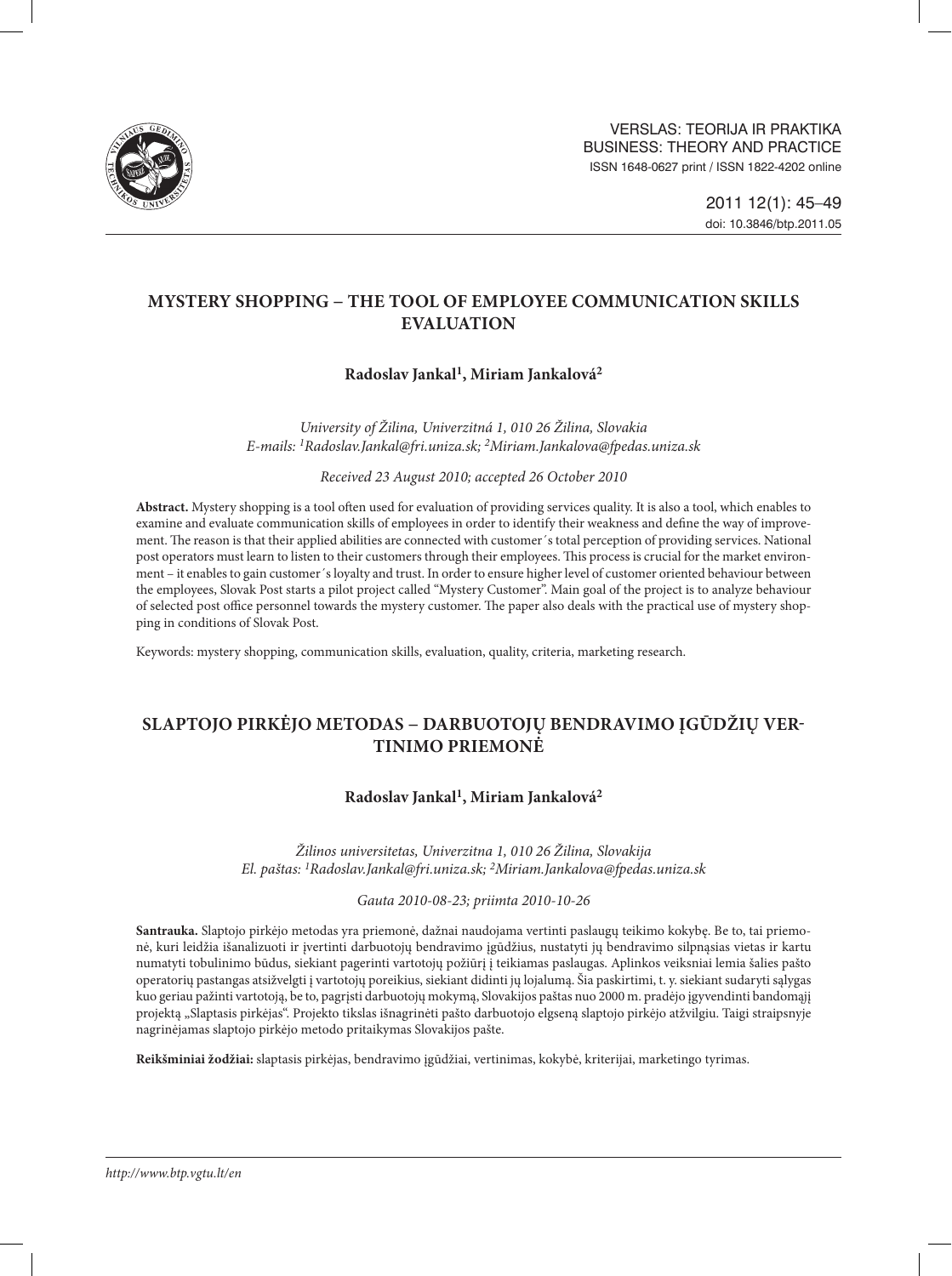### **1. Introduction**

The problematics of customers and relationship with them, their retention, impact on business profitability, factors of success on the market, etc. is very large and analysed in various ways and also for various sectors (Ginevičius, Krivka 2008; Korsakienė, Tvaronavičius, Mačiulis 2008; Jasilionienė, Tamošiūnienė 2008; Tamošiūnienė, Jasilionienė 2007; Žvirelienė, Bučiūnienė 2008).

One of the determining factors of success on the market is high satisfaction and loyalty (retention) of customers which is possible to achieve and maintain through the loyalty and motivation of employees. This includes their identification with company, relationships with sellers, suppliers and trading partners.

Assumption of high satisfaction and loyalty of customers is the satisfaction with providing services. Factor, which affects their satisfaction in great measure mostly by services, is the process of service providing linked with the proximate contact with service staff. The final impression depends on their communication skills which customer gets. Possible way how to examine and evaluate communication skills of employees is to identify their weakness and define the way of improvement through the mystery shopping.

Misunderstandings and bad human relations are evidence of malfunctions in communication. It is always necessary to learn the way of appropriate communication. On the world markets the contest for customer is performed in all spheres of business. One of the basic pillars of management work is to know how to communicate (Dicova 2007).

Through the evaluation of employee communication skills we can obtain feedback, i.e. information about the work results. Based on this information the employees can improve their future work performance and prevent the past mistakes, wrong procedures, or duplicity in work (Blaškova 2003: 139).

A fight for a customer is won by the companies that realize the task of a serious approach to business sufficiently. They are the companies that know their customers, they listen to their comments and they try offering them the best possible product for their needs. It is extremely demanding to achieve this status because success is in an unsure element – human behaviour here. The task of efficient management is - inter alia - to lead this behaviour in a correct way within specified ethic principles (Soviar, Strišš 2010: 92).

## **2. What is Mystery Shopping?**

Mystery shopping is not marketing research (see Table 1); it is the practice of using trained shoppers to anonymously evaluate customer service, operations, employee integrity, merchandising, and product quality (Michelson 2004: 2; Potužak 2007).

**Table 1.** How mystery shopping is different from marketing research (Michelson 2004: 28–29)

| Mystery shopping is a "cousin"<br>to marketing research (related,<br>but not the same)                                                                  | Mystery shoppers are not real<br>customers - they know what<br>to evaluate before entering the<br>store<br>- they may not typically visit<br>the store they are evaluating |  |  |
|---------------------------------------------------------------------------------------------------------------------------------------------------------|----------------------------------------------------------------------------------------------------------------------------------------------------------------------------|--|--|
| Marketing research involves<br>determining real customer and<br>prospect opinions, perceptions,                                                         |                                                                                                                                                                            |  |  |
| needs, and wants                                                                                                                                        | Mystery shopping should not                                                                                                                                                |  |  |
| Mystery shopping is typically<br>more operational in nature<br>than marketing research and<br>is most often used for training<br>and incentive purposes | be used alone to determine<br>customer satisfaction<br>– it can compliment, but not<br>replace, satisfaction research                                                      |  |  |
|                                                                                                                                                         | Mystery shopping is not                                                                                                                                                    |  |  |
| Mystery shopping fills in a<br>gap of information between<br>operations and marketing                                                                   | predictive of every customer's<br>experience<br>– unless sufficient samples are<br>taken and data analyzed in<br>aggregate                                                 |  |  |

The verification is performed using a simulated purchase by trained inspectors who verify the general quality of customers´ service at the fictitious order of the goods or services (selling processes, technical and social standards of a seller, their expert knowledge and professional behaviour) as well as general appearance and shopping area layout (exterior, interior).

A trained inspector poses as a client, and following the prearranged evaluation criteria, reviews the behaviour of workers including the ambience and atmosphere. The data and knowledge from mystery shopping can be used for enhancing and preventive measures to improve the quality of services to retain existing customers and gain the new ones (Clark 2008; Toptest 2008).

The intention of mystery shopping is not to prove the workers that they do their work wrongly. The goal is a permanent improvement of their attitude to customers and professional growth (Toptest 2008).

Mystery shopping provides companies with a means of monitoring service from the consumers' perspective. It gives management the ability to be the proverbial "fly on the wall". Mystery shopping is used in a wide variety of industries such as retail, manufacturing, hospitality (hotels, restaurants, resorts), property management, multi-family housing, banking/financial, petroleum and c-store, entertainment, travel, utilities, business-to-business, automotive service, medical care (Michelson 1997; Canning 2008; Mallett 2008; Agency of the week 2008; Mystery Shopper from … 2008; Putting an end to … 2008; The only mystery shopper … 2008).

For companies in competitive industries where product pricing and assortment are no longer unique selling propositions, customer service is often the key to success or failure. Consider the following well known marketing mantras (Michelson 1997, 2004: 3):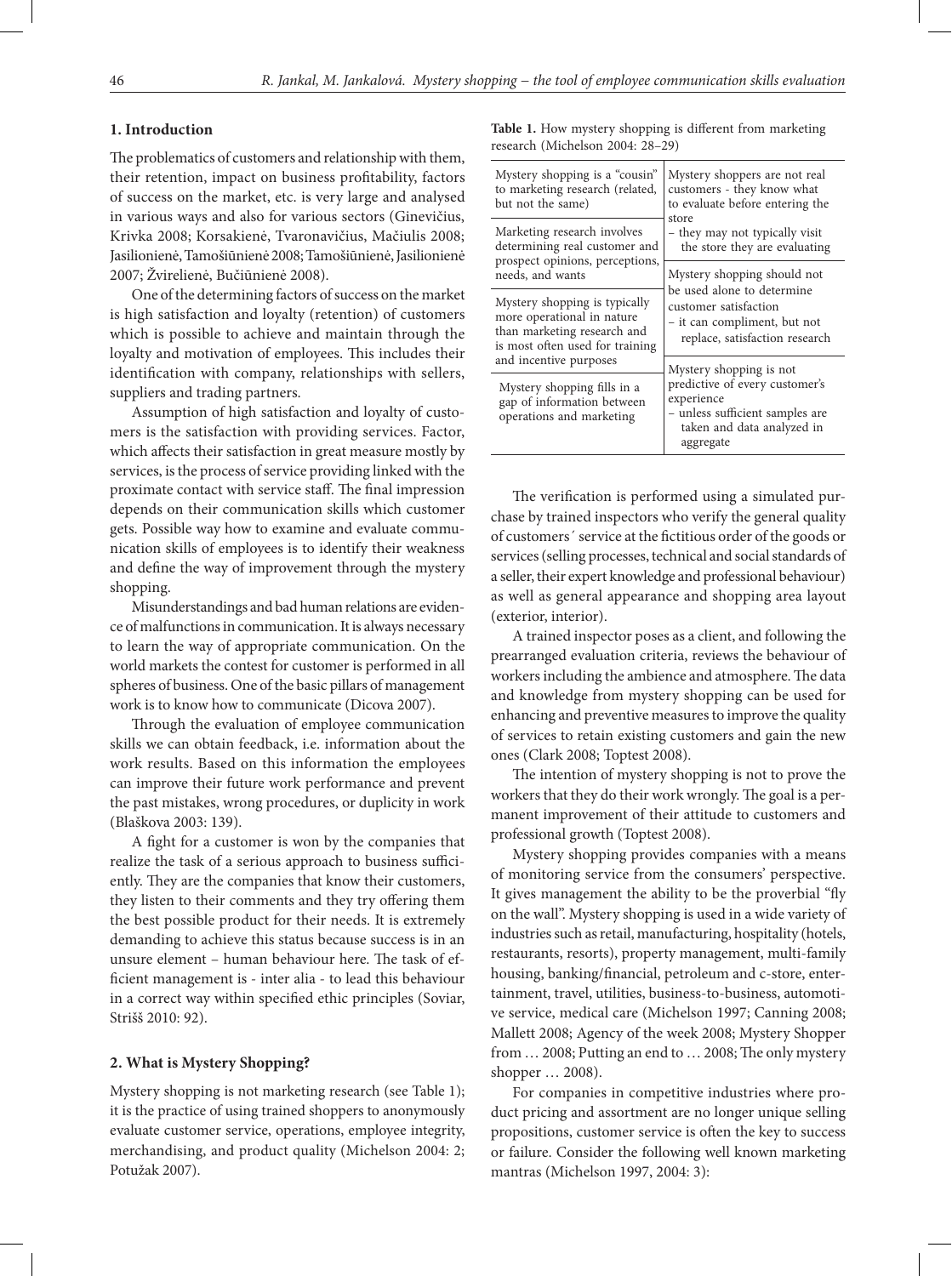– One unhappy customer will tell 10 other people of their bad experience with service. These people may then tell 10 others, and so on;

- Why customers leave:
- 69% for poor customer service,
- 13% for poor product quality,
- 9% for competitive reasons,
- 5% for other,
- 3% move away,
- 1% die;
- "What gets measured, gets done" (Tom Peters).

The benefits of a mystery shopping program are numerous (Table 2). A well designed program can help train and motivate front-line employees. It effectively communicates to employees what is most important in serving customers. It can be used to measure customer satisfaction along with other methods. It is an important competitive tool in monitoring pricing, promotions and product quality. It can be used to identify potential problems before they develop into major problems (Michelson 1997).

| Table 2. The benefits of a mystery shopping program (Michel- |  |  |
|--------------------------------------------------------------|--|--|
| son 2004: 4–5)                                               |  |  |

| Monitors and measures service<br>performance                                               | Supports promotional pro-<br>grams                             |
|--------------------------------------------------------------------------------------------|----------------------------------------------------------------|
| Improves customer retention                                                                | Audits pricing & merchandis-<br>ing compliance                 |
| Makes employees aware of<br>what is important in serving                                   | Allows for competitive analyses                                |
| customers                                                                                  | Compliments marketing re-<br>search data                       |
| Reinforces positive employee/<br>management actions with<br>incentive-based reward systems | Identifies training needs and<br>sales opportunities           |
| Provides feedback from front<br>line operations                                            | Educational tool for training &<br>development                 |
| Monitors facility conditions -<br>asset protection                                         | Ensures positive customer rela-<br>tionships on the front line |
| Ensures product/service deliv-<br>ery quality                                              | Enforces employee integrity                                    |

### **3. The History of Mystery Shopping**

Mystery shopping started back in the 1940s with financial institutions. A shopper would enter the banking establishment, make a cash deposit, and state that a receipt was not needed. Observations of how the transaction was processed or not processed were made. This type of assignment is called an integrity assignment and mainly deals with the potential act of theft. From this type of assignment, mystery shopping has developed into a rather large and

unique industry covering areas from auto repair to fast food. In fact, some fast-food restaurants are mystery-shopped three times a day and shoppers are rotated (Newhouse 2004: 2).

Mystery shopping got its start as a way to check on employee integrity and minimize theft primarily in the financial services industry. In the 1990's, fuelled by the internet, the mystery shopping industry experienced rapid growth and acceptance. Into the 2000's, the creation of software packages such as SASSIE and Prophet have revolutionized the industry (Michelson 1997, 2004: 6).

#### **4. Mystery shopping in conditions of Slovak Post**

Endeavour of Slovak Post is customer orientation. All steps in the human resources management, organization work and also portfolio improvement should be realized for the purpose of attracting customers. It is necessary to pay attention to the post offices, which as the contact point of the intercourse with the customers, form the concrete image of the whole company. The point is that the user of postal services should have good feeling by the entry to the post office and also by the exit. By providing of services the influence on the customer has a lot of effects. One of them is compliance of employees to show the interest about the customer´s needs and requirements. Important are also additional factors which affect the quality of providing services: employee behaviour, proficiency, service rate, work organization quality at the post office, arrangement and cleanness of interior, etc. Slovak Post continually educates employees not only in the proficiency, but also about the communication with the customers.

Therefore Slovak Post, for the support of higher level of customer awareness between employees with the aim to verify the validity of employee training, began from the year 2000 to apply a pilot project called "Mystery Customer".The aim of the project is to find out the behaviour of counter employee of selected post office towards the mystery customer. From 2002 this project is realized through trained employees of University of Žilina.

Intent of realized evaluation is to perform homogeneous methodical procedure of reactions review and behaviour of counter employees by the application of experimental situations in selected post offices.

The subject of evaluation is an experimental situation, which is realized in the post office between counter employee and mystery customer. The experimental situation is designed and approved by the operations division of Slovak Post.

By performance of measurement particular reviewers have an important role. They act as mystery customers with intention to determine and evaluate behaviour, approach and proficiency of counter employees of selected post offices.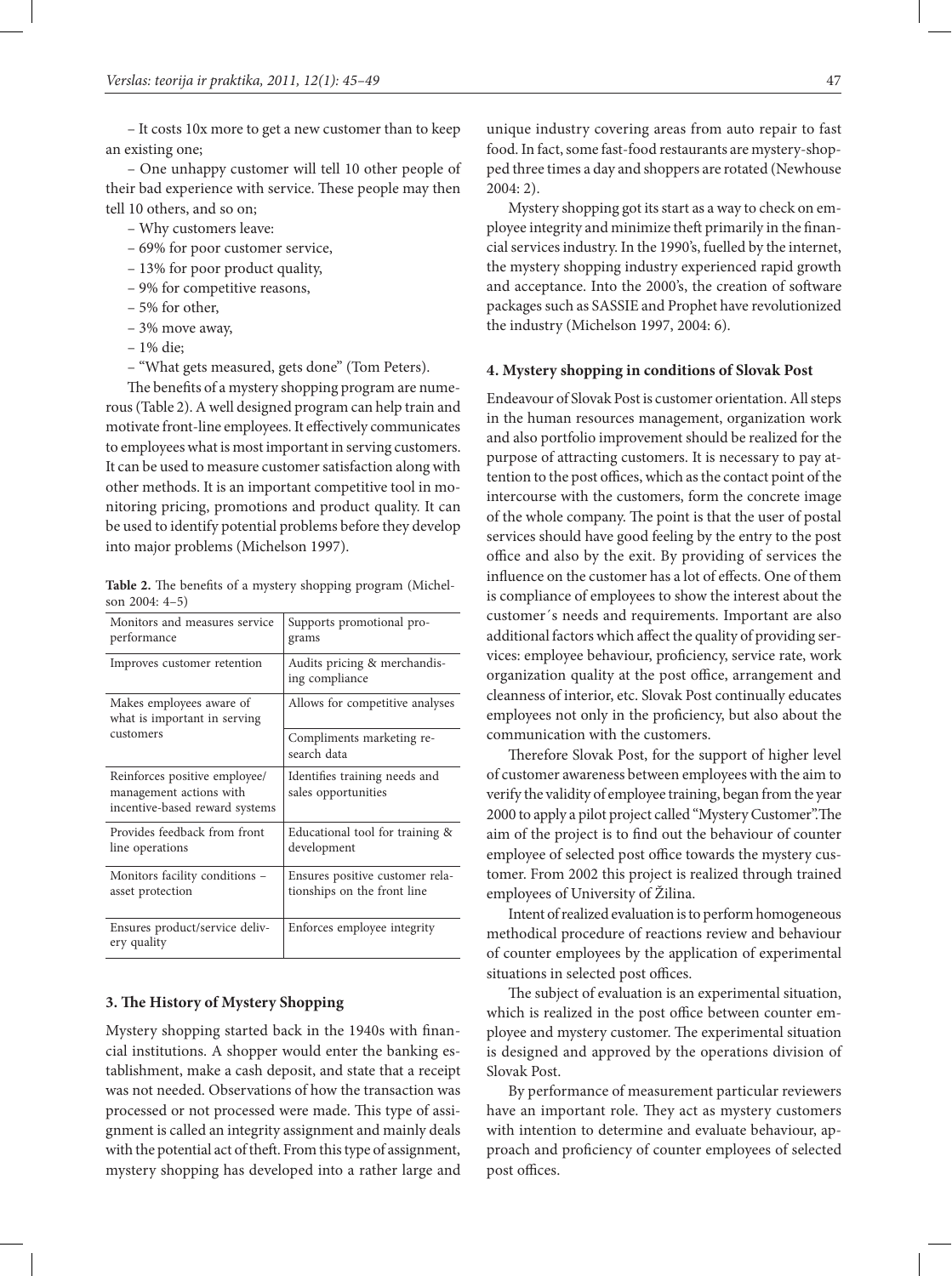Scenario of experimental situation consists of proficiency requirement addressed from reviewer to counter employee, consequently of correct answer, as well as alternative of incorrect answer of counter employee. In connection with the answer correctness, it also includes the reaction of mystery customer oriented to reviewed criteria evaluation – tolerance.

The evaluation is oriented to verification of four areas of postal operations – letters, parcels, financial items and third-party activities. Eight scenarios of experimental situations are realized within each area.

#### *The main goal is to evaluate the following criteria*:

- *verbal communication*:
	- greeting (greeting at the beginning and at the end of communication – from 2007),
	- proficiency by solving the requirements of mystery shopper,
	- tolerance to the customer (till 2007);
- *nonverbal communication*:
	- eye contact,
	- facial gestures and voice ton.

For the evaluation a two-level scale is applied – in the case that the counter employee achieves the required stage of evaluated criterion, he will receive 1 point, in the reverse case he will not receive any point. The results are inscribed in reports according to various experimental situations and evaluated criteria for the entire Slovak Post and also separately for each Regional Postal Centre (RPC). (Internal materials of Slovak Post)

## **4.1. Mystery shopping in conditions of Slovak Post in 2005**

The number of realized appraisals was 648. The evaluation was realized in 4 stages, from August till November in 204 selected post offices all over the Slovak Republic.

Maximal sum of points, which was possible to achieve for the whole Slovak Post was 3240 (number of realized appraisals (648) x number of evaluated criteria (5)). The results of appraisals are presented in the Table 3.

**Table 3.** Total results of mystery shopping project (Internal materials of Slovak Post 2005)

| <b>Results</b>         | Sum of points | $\frac{0}{0}$ |
|------------------------|---------------|---------------|
| Maximal sum of points  | 3 2 4 0       | 100.00        |
| Sum of attained points | 2 604         | 80.37         |
| Sum of zero points     | 636           | 19.63         |

Results of the project realized in 2005 (Table 4) showed that the most problematic area by the appraisal of employees of Slovak Post was *proficiency*, analogous to the year 2004.

Substantial inter-annual difference is evident by the criterion – greeting. Reason for decrease in this criterion was the change in the evaluation methodology. In 2005 it was approved by the methodology that the assigning of the point to the counter employee will occur in the case, that he greeted (spoke to) customer first. Mentioned change resulted from the need to synchronize the system of employees' evaluation with the Behaviour standards of employees – published on the intranet of Slovak Post.

In the year 2007 this criterion was split into two – greeting at the beginning and greeting at the end of communication. The tolerance criterion was eliminated from the evaluation, as it was very difficult to evaluate it objectively. The total results of the appraisal in 2007 are presented in Table 5.

**Table 4.** Results of evaluated criteria by mystery shopping project (Internal materials of Slovak Post 2004, 2005, 2007)

| Evaluated criteria            | 2004 (%) | 2005(%) | 2007(%) |
|-------------------------------|----------|---------|---------|
| Eye contact                   | 96.30    | 93.06   | 97.60   |
| Facial gestures and voice ton | 95.06    | 93.52   | 96.53   |
| Greeting                      | 76.85    | 67.75   |         |
| Greeting at the beginning     |          |         | 73.47   |
| Greeting at the end           |          |         | 55.47   |
| Proficiency                   | 50.46    | 51.85   | 69.33   |
| Tolerance                     | 95.52    | 95.68   |         |

**Table 5.** Total results of mystery shopping project (Internal materials of Slovak Post 2007)

| <b>Results</b>         | $\%$  |
|------------------------|-------|
| Sum of attained points | 78.48 |
| Sum of zero points     | 21.52 |

Defects determined by reviewers in verbal and also in nonverbal communication are presented and discussed with responsible employees of Slovak Post in order to take consequent actions and eliminate potential appearance of repeated defects in the future.

In order to evaluate the quality of services provided by employees of the post office with consecutive determination of deviation from the level of provided services in the former year, Slovak Post will continue with the realization of this project also in the next years (Internal materials of Slovak Post 2007).

#### **5. Conclusion**

In market environment it is crucial that national post operators are sensitive to customers' requirements through their emploees in order to retain their loyalty.